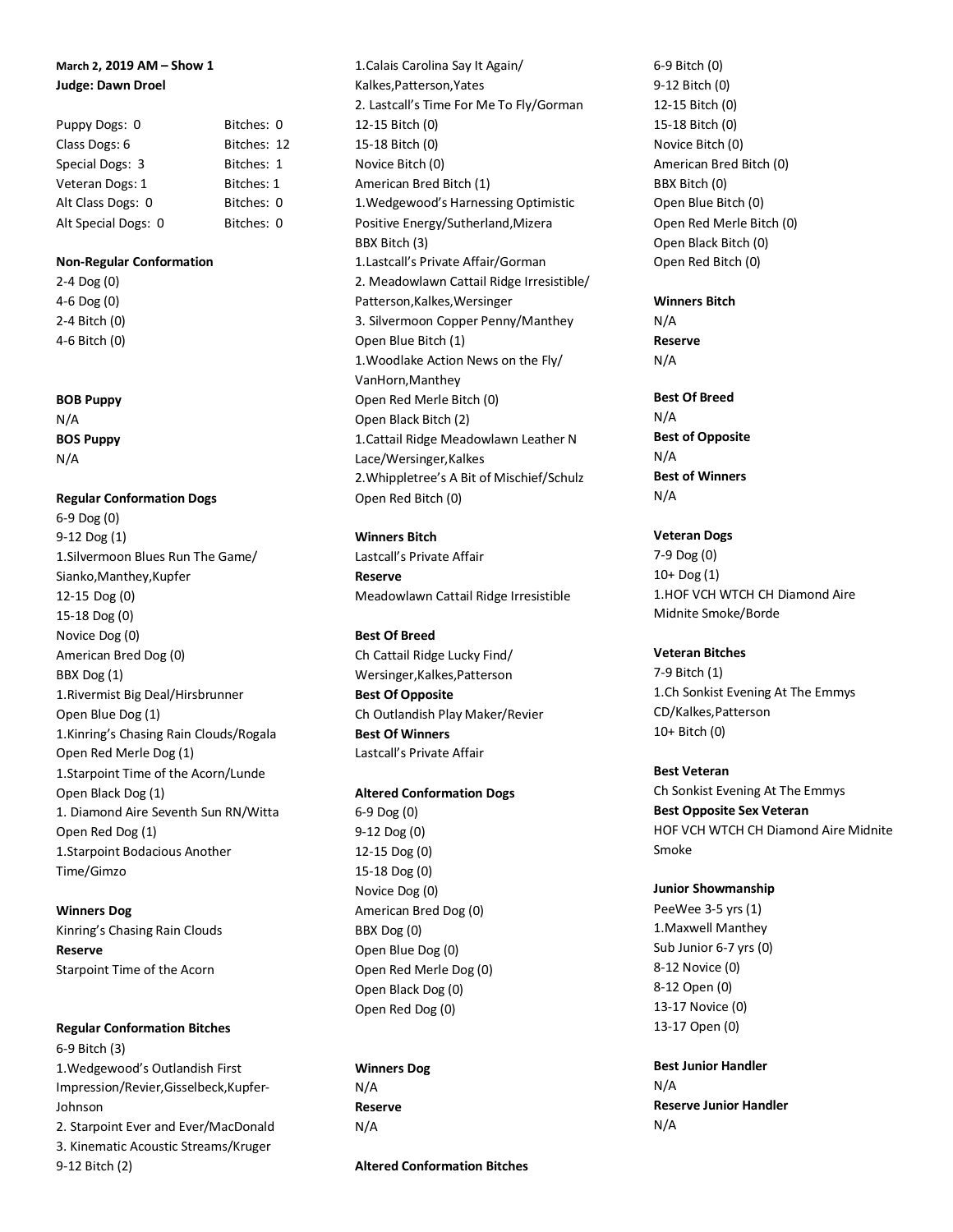# **March 2, 2019 PM – Show 2 Judge: Joan Skinner**

| Puppy Dogs: 0       | Bitches: 0  |
|---------------------|-------------|
| Class Dogs: 7       | Bitches: 13 |
| Special Dogs: 3     | Bitches: 1  |
| Veteran Dogs: 1     | Bitches: 1  |
| Alt Class Dogs: 0   | Bitches: 0  |
| Alt Special Dogs: 0 | Bitches: 0  |

### **Non-Regular Conformation**

2-4 Dog (0) 4-6 Dog (0) 2-4 Bitch (0) 4-6 Bitch (0)

#### **BOB Puppy**

N/A **BOS Puppy** N/A

# **Regular Conformation Dogs**

6-9 Dog (0) 9-12 Dog (1) 1.Silvermoon Blues Run The Game/ Sianko,Manthey,Kupfer 12-15Dog (0) 15-18 Dog (0) Novice Dog (0) American Bred Dog (0) BBX Dog (1) 1.Rivermist Big Deal/Hirsbrunner Open Blue Dog (1) 1.Kinring's Chasing Rain Clouds/Rogala Open Red Merle Dog (1) 1.Starpoint Time of the Acorn/Lunde Open Black Dog (2) 1.Diamond Aire Seventh Sun RN/Witta 2.Riverboat Pilot of K9outback/Fuecker Open Red Dog (1) 1.Starpoint Bodacious Another Time/Gimzo

### **Winners Dog**

Rivermist Big Deal **Reserve** Starpoint Bodacious Another Time

#### **Regular Conformation Bitches**

6-9 Bitch (3) 1. Starpoint Ever and Ever/MacDonald 2.Wedgewood's Outlandish First Impression/Revier,Gisselbeck,Kupfer-Johnson 3. Kinematic Acoustic Streams/Kruger

9-12 Bitch (2) 1.Calais Carolina Say It Again/ Kalkes,Patterson,Yates 2. Lastcall's Time For Me To Fly/Gorman 12-15 Bitch (0) 15-18 Bitch (0) Novice Bitch (0) American Bred Bitch (1) 1.Wedgewood's Harnessing Optimistic Positive Energy/Sutherland,Mizera BBX Bitch (3) 1. Meadowlawn Cattail Ridge Irresistible/ Patterson,Kalkes,Wersinger 2.Lastcall's Private Affair/Gorman 3. Silvermoon Copper Penny/Manthey Open Blue Bitch (1) 1.Woodlake Action News on the Fly/ VanHorn,Manthey Open Red Merle Bitch (0) Open Black Bitch (3) 1.Cattail Ridge Meadowlawn Leather N Lace/Wersinger,Kalkes 2.Whippletree's A Bit of Mischief/Schulz 3.Kinring's Sunshine for Zerlahn/Glanzer,Wiebe Open Red Bitch (0)

### **Winners Bitch**

Meadowlawn Cattail Ridge Irresistible **Reserve** Calais Carolina Say It Again

### **Best Of Breed**

Ch Cattail Ridge Lucky Find/ Wersinger,Kalkes,Patterson **Best Of Opposite** Ch Outlandish Play Maker/Revier **Best Of Winners** Meadowlawn Cattail Ridge Irresistible

#### **Altered Conformation Dogs**

6-9 Dog (0) 9-12 Dog (0) 12-15 Dog (0) 15-18 Dog (0) Novice Dog (0) American Bred Dog (0) BBX Dog (0) Open Blue Dog (0) Open Red Merle Dog (0) Open Black Dog (0) Open Red Dog (0)

### **Winners Dog**

N/A **Reserve** N/A

### **Altered Conformation Bitches**

6-9 Bitch (0) 9-12 Bitch (0) 12-15 Bitch (0) 15-18 Bitch (0) Novice Bitch (0) American Bred Bitch (0) BBX Bitch (0) Open Blue Bitch (0) Open Red Merle Bitch (0) Open Black Bitch (0) Open Red Bitch (0)

# **Winners Bitch**

N/A **Reserve** N/A

**Best Of Breed** N/A **Best of Opposite** N/A **Best of Winners** N/A

### **Veteran Dogs**

7-9 Dog (0) 10+ Dog (1) 1.HOF VCH WTCH CH Diamond Aire Midnite Smoke/Borde

# **Veteran Bitches**

7-9 Bitch (1) 1.Ch Sonkist Evening At The Emmys CD/ Kalkes,Patterson 10+ Bitch (0)

#### **Best Veteran**

Ch Sonkist Evening At The Emmys **Best Opposite Sex Veteran** HOF VCH WTCH CH Diamond Aire Midnite Smoke

### **Junior Showmanship**

PeeWee 3-5 yrs (0) Sub Junior 6-7 yrs (0) 8-12 Novice (0) 8-12 Open (0) 13-17 Novice (0) 13-17 Open (0)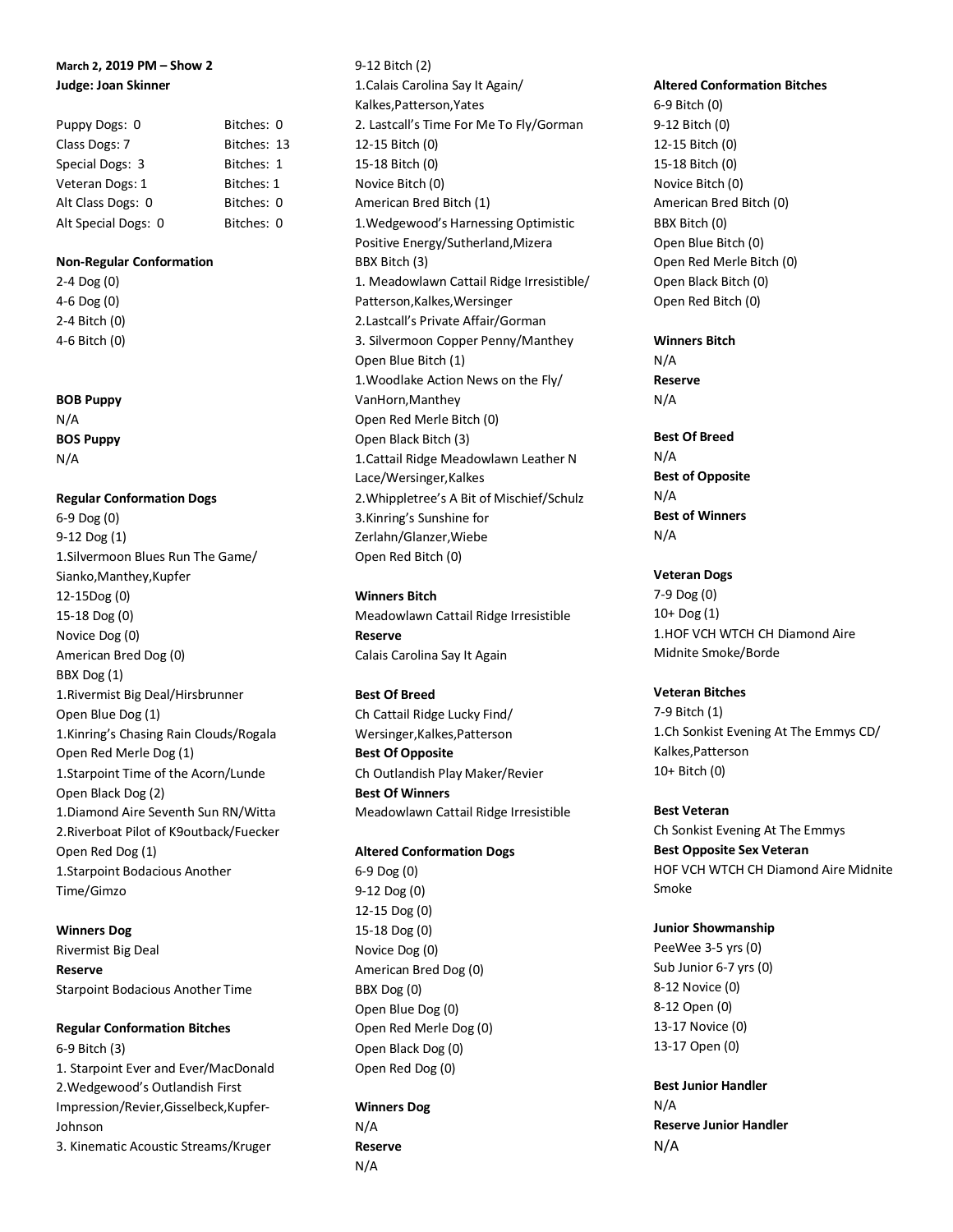# **March 2, 2019 PM – Show 3 Judge: Susan Peterson**

| Puppy Dogs: 0       | Bitches: 0  |
|---------------------|-------------|
| Class Dogs: 7       | Bitches: 13 |
| Special Dogs: 3     | Bitches: 1  |
| Veteran Dogs: 1     | Bitches: 1  |
| Alt Class Dogs: 0   | Bitches: 0  |
| Alt Special Dogs: 0 | Bitches: 0  |

### **Non-Regular Conformation**

2-4 Dog (0) 4-6 Dog (0) 2-4 Bitch (0) 4-6 Bitch (0)

**BOB Puppy**

N/A **BOS Puppy** N/A

**Regular Conformation Dogs** 6-9 Dog (0)

9-12 Dog (1) 1.Silvermoon Blues Run The Game/ Sianko,Manthey,Kupfer 12-15Dog (0) 15-18 Dog (0) Novice Dog (0) American Bred Dog (0) BBX Dog (1) 1.Rivermist Big Deal/Hirsbrunner Open Blue Dog (1) 1.Kinring's Chasing Rain Clouds/Rogala Open Red Merle Dog (1) 1.Starpoint Time of the Acorn/Lunde Open Black Dog (2) 1.Riverboat Pilot of K9outback/Fuecker 2.Diamond Aire Seventh Sun RN/Witta Open Red Dog (1) 1.Starpoint Bodacious Another Time/Gimzo

**Winners Dog** Kinring's Chasing Rain Clouds **Reserve** Rivermist Big Deal

# **Regular Conformation Bitches**

6-9 Bitch (3) 1.Wedgewood's Outlandish First Impression/Revier,Gisselbeck,Kupfer-Johnson 2. Starpoint Ever and Ever/MacDonald

3. Kinematic Acoustic Streams/Kruger

9-12 Bitch (2) 1. Lastcall's Time For Me To Fly/Gorman 2.Calais Carolina Say It Again/ Kalkes,Patterson,Yates 12-15 Bitch (0) 15-18 Bitch (0) Novice Bitch (0) American Bred Bitch (1) 1.Wedgewood's Harnessing Optimistic Positive Energy/Sutherland,Mizera BBX Bitch (3) 1.Lastcall's Private Affair/Gorman 2. Meadowlawn Cattail Ridge Irresistible/ Patterson,Kalkes,Wersinger 3. Silvermoon Copper Penny/Manthey Open Blue Bitch (1) 1.Woodlake Action News on the Fly/ VanHorn,Manthey Open Red Merle Bitch (0) Open Black Bitch (3) 1.Cattail Ridge Meadowlawn Leather N Lace/Wersinger,Kalkes 2.Whippletree's A Bit of Mischief/Schulz 3.Kinring's Sunshine for Zerlahn/Glanzer,Wiebe Open Red Bitch (0)

**Winners Bitch** Cattail Ridge Meadowlawn Leather N Lace **Reserve** Lastcall's Private Affair

# **Best Of Breed**

Cattail Ridge Meadowlawn Leather N Lace / Wersinger,Kalkes, **Best Of Opposite** Kinring's Chasing Rain Clouds **Best Of Winners** Cattail Ridge Meadowlawn Leather N Lace

**Altered Conformation Dogs**

6-9 Dog (0) 9-12 Dog (0) 12-15 Dog (0) 15-18 Dog (0) Novice Dog (0) American Bred Dog (0) BBX Dog (0) Open Blue Dog (0) Open Red Merle Dog (0) Open Black Dog (0) Open Red Dog (0) **Winners Dog** N/A **Reserve** N/A

### **Altered Conformation Bitches**

6-9 Bitch (0) 9-12 Bitch (0) 12-15 Bitch (0) 15-18 Bitch (0) Novice Bitch (0) American Bred Bitch (0) BBX Bitch (0) Open Blue Bitch (0) Open Red Merle Bitch (0) Open Black Bitch (0) Open Red Bitch (0)

# **Winners Bitch**

N/A **Reserve** N/A

# **Best Of Breed**

N/A **Best of Opposite** N/A **Best of Winners** N/A

# **Veteran Dogs**

7-9 Dog (0) 10+ Dog (1) 1.HOF VCH WTCH CH Diamond Aire Midnite Smoke/Borde

# **Veteran Bitches**

7-9 Bitch (1) 1.Ch Sonkist Evening At The Emmys CD/ Kalkes,Patterson 10+ Bitch (0)

# **Best Veteran**

Ch Sonkist Evening At The Emmys **Best Opposite Sex Veteran** HOF VCH WTCH CH Diamond Aire Midnite Smoke

# **Junior Showmanship**

PeeWee 3-5 yrs (1) 1.Maxwell Manthey Sub Junior 6-7 yrs (0) 8-12 Novice (0) 8-12 Open (0) 13-17 Novice (0) 13-17 Open (0)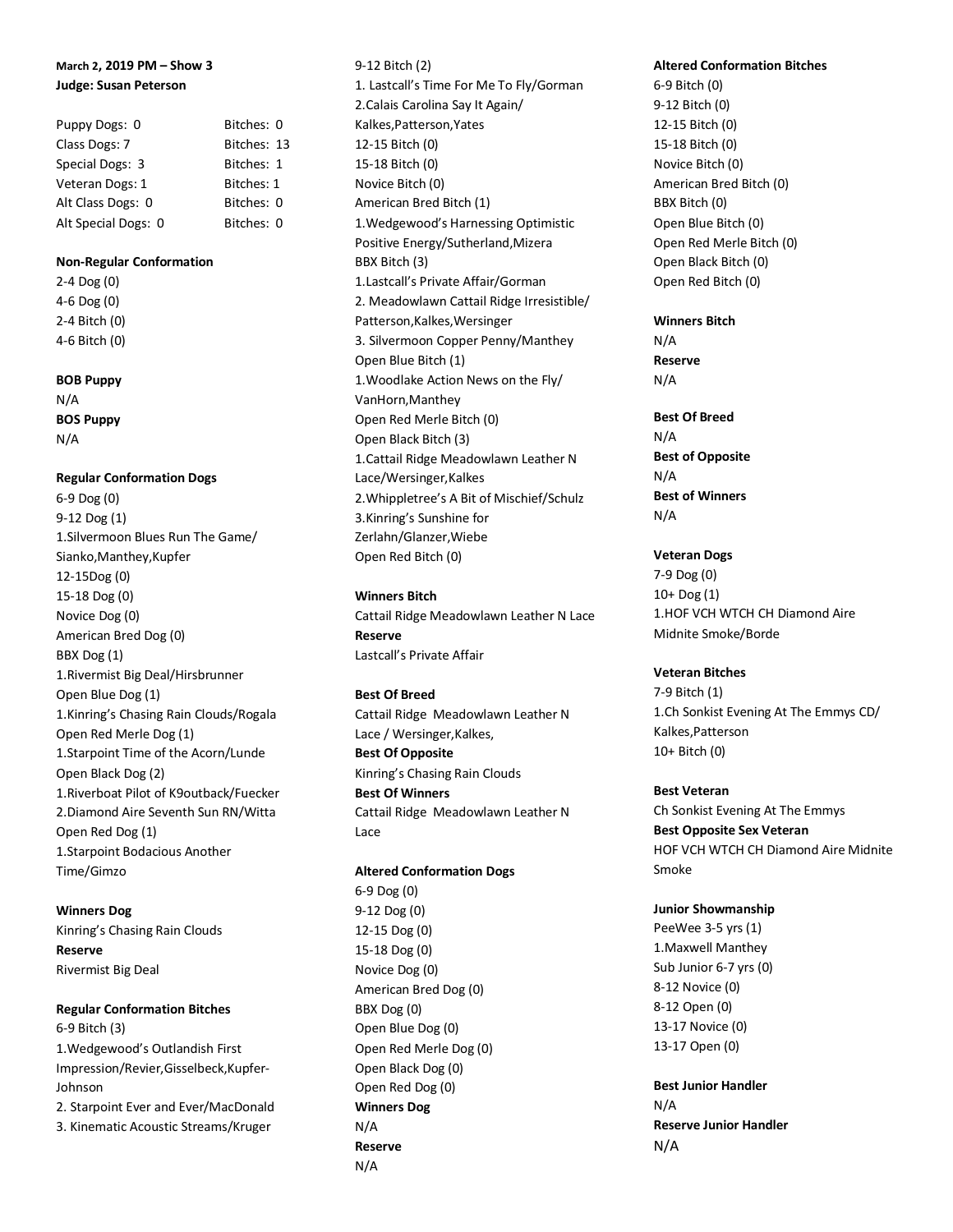# **March 3, 2019 AM – Show 4 Judge: Carol Hathaway**

| Puppy Dogs: 0       | Bitches: 0  |  |
|---------------------|-------------|--|
| Class Dogs: 7       | Bitches: 12 |  |
| Special Dogs: 3     | Bitches: 1  |  |
| Alt Class Dogs: 0   | Bitches: 0  |  |
| Alt Special Dogs: 0 | Bitches: 0  |  |

#### **Non-Regular Conformation**

2-4 Dog (0) 4-6 Dog (0) 2-4 Bitch (0) 4-6 Bitch (0)

### **BOB Puppy**

N/A **BOS Puppy** N/A

### **Regular Conformation Dogs**

6-9 Dog (0) 9-12 Dog (1) 1.Silvermoon Blues Run The Game/ Sianko,Manthey,Kupfer 12-15Dog (0) 15-18 Dog (0) Novice Dog (0) American Bred Dog (0) BBX Dog (1) 1.Rivermist Big Deal/Hirsbrunner Open Blue Dog (1) 1.Kinring's Chasing Rain Clouds/Rogala Open Red Merle Dog (1) 1.Starpoint Time of the Acorn/Lunde Open Black Dog (2) 1.Riverboat Pilot of K9outback/Fuecker 2.Diamond Aire Seventh Sun RN/Witta Open Red Dog (1) 1.Starpoint Bodacious Another Time/Gimzo

### **Winners Dog**

Starpoint Bodacious Another Time **Reserve** Rivermist Big Deal

# **Regular Conformation Bitches**

6-9 Bitch (2) 1.Wedgewood's Outlandish First Impression/Revier,Gisselbeck,Kupfer-Johnson 2. Kinematic Acoustic Streams/Kruger 9-12 Bitch (2) 1.Calais Carolina Say It Again/ Kalkes,Patterson,Yates 2. Lastcall's Time For Me To Fly/Gorman 12-15 Bitch (0) 15-18 Bitch (0) Novice Bitch (0) American Bred Bitch (1) 1. Starpoint Ever and Ever/MacDonald BBX Bitch (3) 1. Meadowlawn Cattail Ridge Irresistible/ Patterson,Kalkes,Wersinger 2.Lastcall's Private Affair/Gorman 3. Silvermoon Copper Penny/Manthey Open Blue Bitch (1) 1.Woodlake Action News on the Fly/ VanHorn,Manthey Open Red Merle Bitch (0) Open Black Bitch (3) 1.Whippletree's A Bit of Mischief/Schulz 2.Cattail Ridge Meadowlawn Leather N Lace/Wersinger,Kalkes 3.WTCH Meadowlawn's Silver Dollar/ Kalkes,Patterson Open Red Bitch (0)

# **Winners Bitch** Meadowlawn Cattail Ridge Irresistible **Reserve** Lastcall's Private Affair

# **Best Of Breed**

Ch Cattail Ridge Meadowlawn Lucky Find/ Wersinger,Kalkes, **Best Of Opposite** Ch Outlandish Highland's Handsome Hunk/Revier **Best Of Winners** Meadowlawn Cattail Ridge Irresistible

### **Altered Conformation Dogs**

6-9 Dog (0) 9-12 Dog (0) 12-15 Dog (0) 15-18 Dog (0) Novice Dog (0) American Bred Dog (0) BBX Dog (0) Open Blue Dog (0) Open Red Merle Dog (0) Open Black Dog (0) Open Red Dog (0)

**Winners Dog** N/A **Reserve** N/A

### **Altered Conformation Bitches**

6-9 Bitch (0) 9-12 Bitch (0) 12-15 Bitch (0) 15-18 Bitch (0) Novice Bitch (0) American Bred Bitch (0) BBX Bitch (0) Open Blue Bitch (0) Open Red Merle Bitch (0) Open Black Bitch (0) Open Red Bitch (0)

**Winners Bitch** N/A **Reserve** N/A

**Best Of Breed** N/A **Best of Opposite** N/A **Best of Winners** N/A

# **Junior Showmanship**

PeeWee 3-5 yrs (1) 1.Maxwell Manthey Sub Junior 6-7 yrs (0) 8-12 Novice (0) 8-12 Open (0) 13-17 Novice (0) 13-17 Open (0)